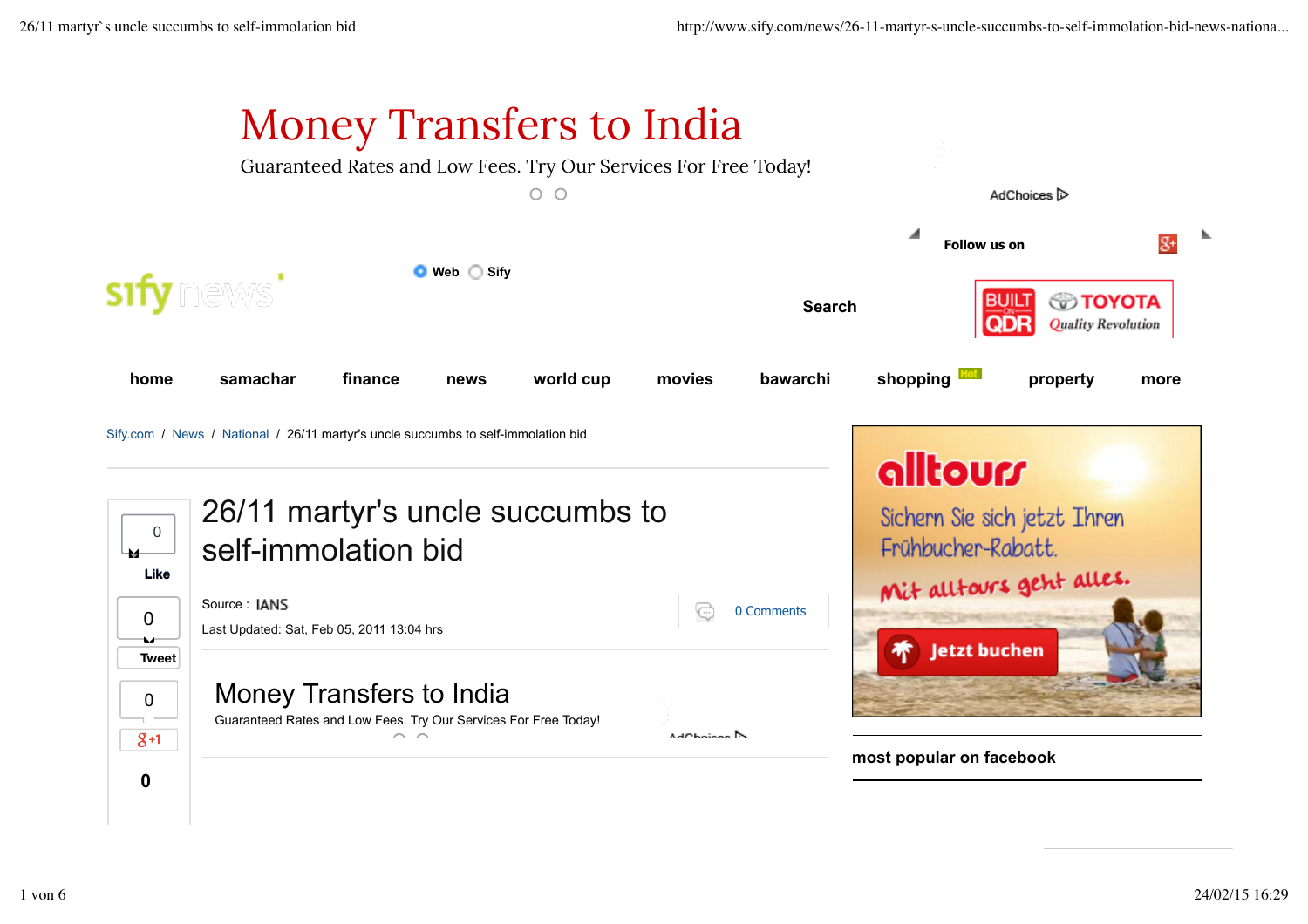Mail

Print

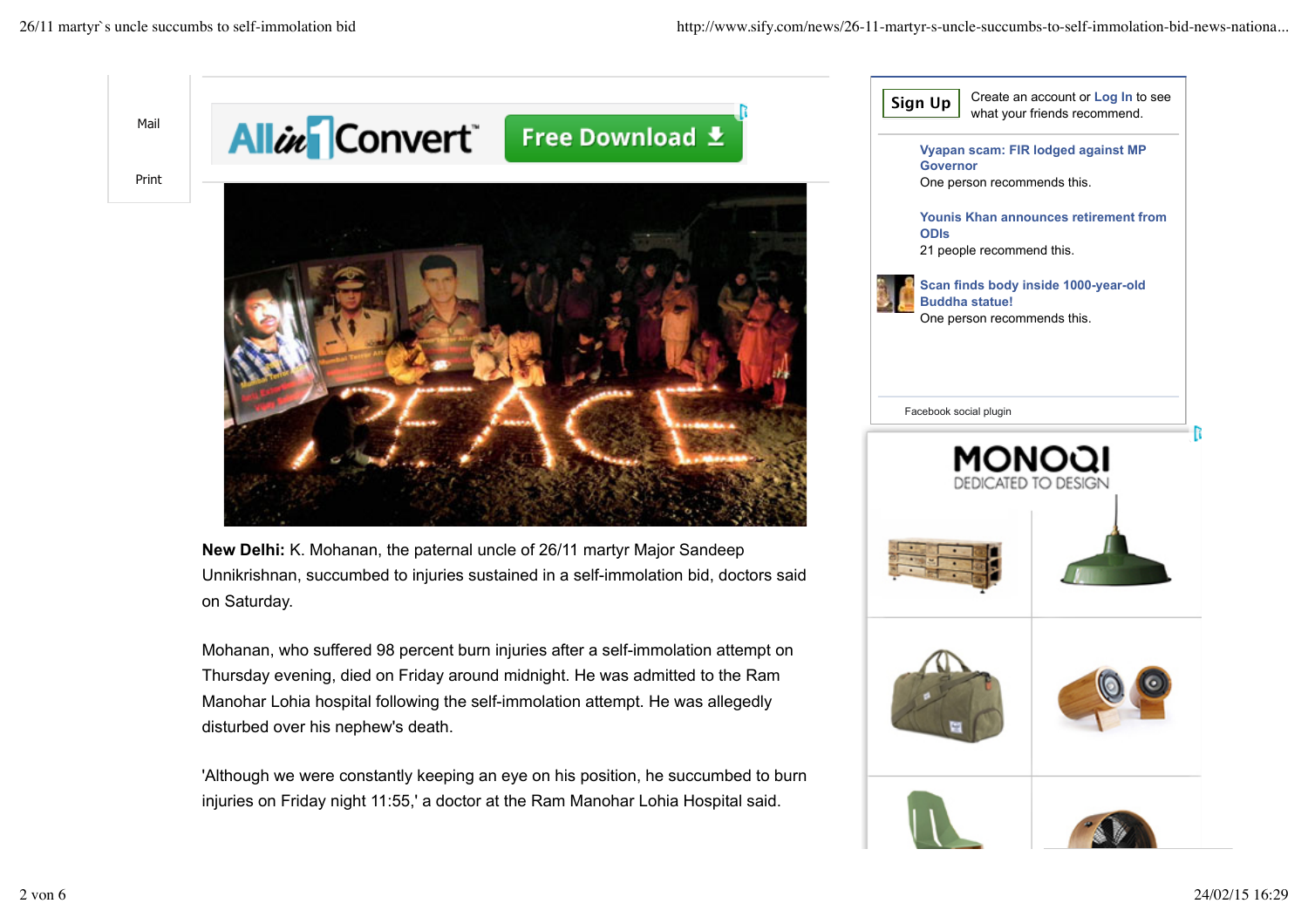

**26/11 martyr Sandeep Unnikrishnan's uncle attempts self-immolation**

According to the police, 56-year-old Mohanan poured kerosene on his body and set himself afire outside Gate No.4 of Parliament House near Vijay Chowk at around 6 p.m. on Thursday.

'People who were at the spot tried to douse the fire and informed the police after which Mohanan was rushed to the hospital,' said a police officer, who did not wish to be identified.

In the suicide note written in Malayalam, Mohanan said that he was unhappy at the way the victims of the Mumbai attacks were being treated by the government.

'He was also disturbed at the death of Sandeep. He wanted to feel the pain he might have suffered when he was shot at by the terrorists,' added the officer. Mohanan was the younger brother of Sandeep's father K. Unnikrishnan.

K. Unnikrishnan, who arrived here on Friday to see his brother, said: 'Whatever Mohanan has written is his personal opinion and we have nothing to do with it. Our son has received all respect from the government of India. Mohanan was very fond of Sandeep. We thought he had overcome Sandeep's loss but he ended up doing this.'

Sandeep Unnikrishnan, who was in the National Security Guard, died in the assault on

## **talking point on sify news**

- RSS chief's comment on Mother Teresa sparks controversy 77 comments · 3 minutes ago
- Yoga will bring down rapes, Muslims do it five times a day: Joshi 112 comments · 8 hours ago
- Ayodhya issue: Negotiators discuss proposal, to submit in SC 1 comment · 1 hour ago
- Karate master crucifies himself for Jayalalithaa's return as CM 16 comments · 4 hours ago
- Kejriwal shares stage with Anna Hazare to protest against land reforms 2 comments · 1 hour ago

Powered by Disqus